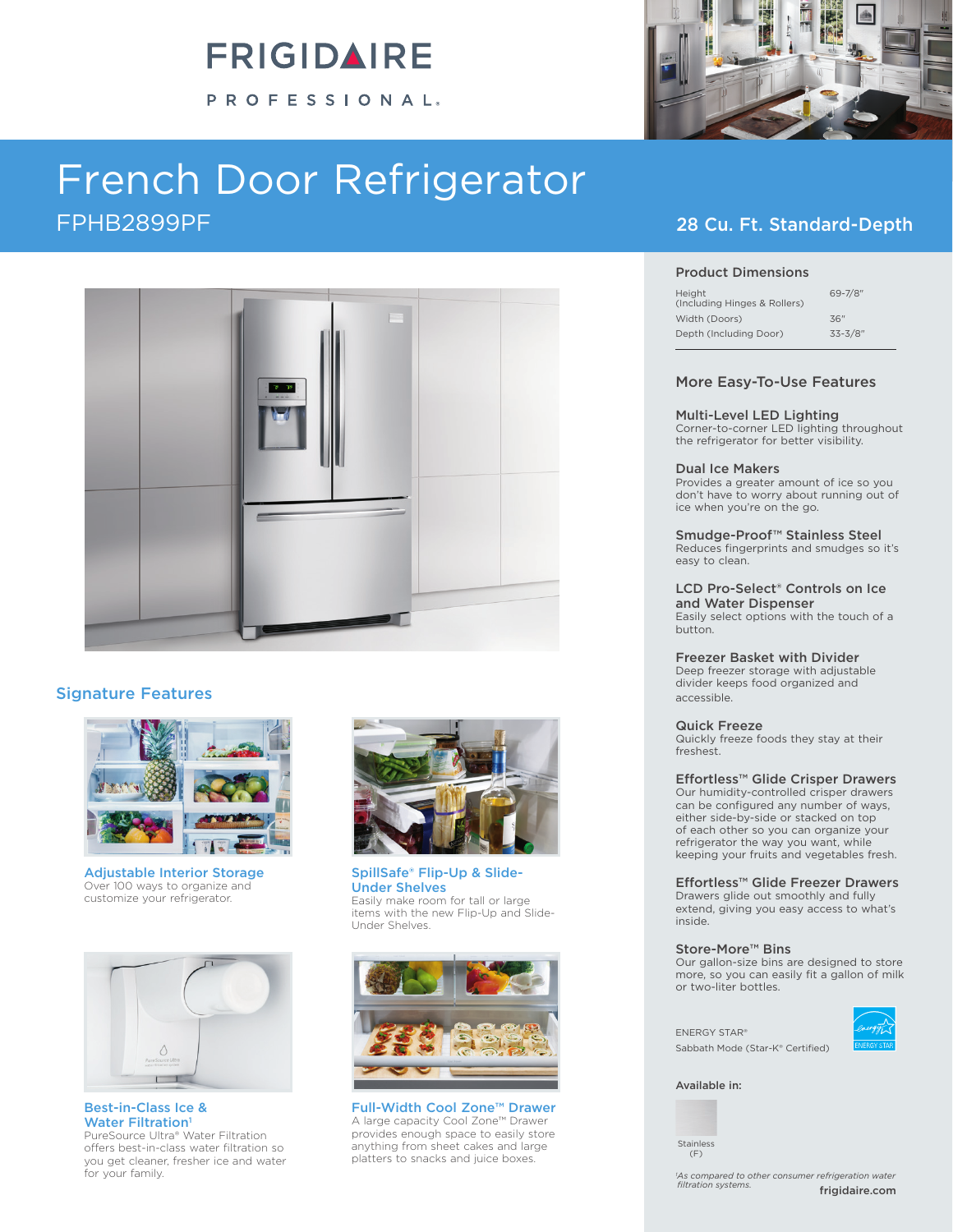## **FRIGIDAIRE**

### PROFESSIONAL.

### **Frigidaire Professional** French Door Refrigerator

FPHB2899PF 28 Cu. Ft. Standard-Depth

| <b>Features</b>                                         |                            |                                                                                                                                             |
|---------------------------------------------------------|----------------------------|---------------------------------------------------------------------------------------------------------------------------------------------|
| Door Design                                             | Soft-Arc Doors             |                                                                                                                                             |
| Door Handle Design                                      | <b>Stainless Steel</b>     |                                                                                                                                             |
| Cabinet Finish                                          | Grey                       |                                                                                                                                             |
| Door Stops/Door Closers                                 | Yes/Yes                    |                                                                                                                                             |
| Door Hinge Covers                                       | Hidden                     |                                                                                                                                             |
| Rollers - Front/Rear                                    | Adjustable / Yes           |                                                                                                                                             |
| Energy Saver Plus Technology                            | Yes                        |                                                                                                                                             |
| Water Filter Location                                   | Top-Right Fresh            |                                                                                                                                             |
| Sound Package                                           | Food Section<br>Quiet Pack |                                                                                                                                             |
|                                                         |                            |                                                                                                                                             |
| Dispenser                                               |                            |                                                                                                                                             |
| Controls                                                | Pro-Select <sup>®</sup>    |                                                                                                                                             |
| Dispenser Design                                        | Flush, Single-Paddle       |                                                                                                                                             |
| Number of Dispenser Buttons                             | 11                         | <b>Standard</b>                                                                                                                             |
| Crushed Ice/Cube Ice/Chilled Water   Yes/Yes/Yes        |                            | <b>Refrigerator Depth</b>                                                                                                                   |
| Ice Option/Freeze Option                                | No/Quick Freeze            | vs. Counter Depth                                                                                                                           |
| Display On/Off Option                                   | Yes                        |                                                                                                                                             |
| Lock/Light                                              | Yes/Yes                    | <b>Counter Depth</b>                                                                                                                        |
| Temp / Door Ajar / Power Failure Alerts Yes / Yes / Yes |                            | $-23\%$ "-                                                                                                                                  |
| Water Filter Change Indicator Light                     | Yes                        |                                                                                                                                             |
| Air Filter Change Indicator Light                       | Yes                        |                                                                                                                                             |
| <b>Refrigerator Features</b>                            |                            |                                                                                                                                             |
| Lighting                                                | Multi-Level LED            |                                                                                                                                             |
| Water Filter Type                                       | PureSource Ultra®          |                                                                                                                                             |
| Air Filter Type                                         | PureAir Ultra®             |                                                                                                                                             |
| Quarter-Width Fixed Shelves                             | 1 SpillSafe® Flip-Up       | B                                                                                                                                           |
| Half-Width Fixed Shelves                                | 1 SpillSafe® Slide-Under   |                                                                                                                                             |
| Quarter-Width Sliding Shelves                           |                            |                                                                                                                                             |
| Half-Width Sliding Shelves                              | 2 SpillSafe®               |                                                                                                                                             |
| <b>Cantilever Shelves</b>                               | Yes                        | $-28^{3}/4"$                                                                                                                                |
| Store-More™ Full-Width Drawer                           | 1 Cool Zone™               | <b>Standard Depth</b>                                                                                                                       |
| Hanging Wine Rack/Can Dispenser                         | 1 White/1 White            |                                                                                                                                             |
| Crisper Drawer/Humidity Controls                        | $2$ Clear $/2$             | Recessed<br>Recessed                                                                                                                        |
| Dairy Compartment                                       | 1 Clear                    | <b>Top View</b><br>electrical outlet<br>water line                                                                                          |
| Store-More™ Fixed Door Bins                             | 2 White (1 per door)       |                                                                                                                                             |
| 2-Liter Fixed Door Bins                                 | 1 Clear                    |                                                                                                                                             |
| Gallon Adjustable Door Bins                             | 2 Clear                    | Allow 1" min. clearance at rear                                                                                                             |
| 2-Liter Adjustable Door Bins                            |                            | for proper air circulation and                                                                                                              |
| Dispenser Bin                                           |                            | water/electrical connections<br>25"<br>24"                                                                                                  |
| Non-Slip Bin Liner / Bottle Retainers                   | $3$ Grey / 1               | Countertop<br>Cabinet                                                                                                                       |
| <b>Freezer Features</b>                                 |                            |                                                                                                                                             |
| Self-Closing Pull-Out Drawer                            | Yes                        | 287/8" Side Panels, 1/2" min. width                                                                                                         |
| Sliding Full-Width Freezer Baskets                      | 2 Effortless™ Glide        |                                                                                                                                             |
| <b>Basket Dividers</b>                                  | 1 (Bottom Basket)          |                                                                                                                                             |
| Lighting                                                | LED                        |                                                                                                                                             |
| Automatic Ice Maker (2nd Ice Maker)                     | Yes                        |                                                                                                                                             |
| <b>Certifications</b>                                   |                            |                                                                                                                                             |
| Sabbath Mode (Star-K® Certified)                        | Yes                        |                                                                                                                                             |
| <b>ENERGY STAR®</b>                                     | Yes                        |                                                                                                                                             |
| <b>Specifications</b>                                   |                            |                                                                                                                                             |
| Total Capacity (Cu. Ft.)                                | 27.7                       | NOTE: For planning purposes only. Always consult local and national<br>electric and plumbing codes. Refer to Product Installation Guide for |
| Refrigerator Capacity (Cu. Ft.)                         | 19.0                       | detailed installation instructions on the web at frigidaire.com.                                                                            |
| Freezer Capacity (Cu. Ft.)                              | 8.7                        |                                                                                                                                             |
| Power Supply Connection Location                        |                            | <b>Product Dimensions</b>                                                                                                                   |
|                                                         | Right Bottom Rear          | 69-7/8"<br>A-Height (Incl. Hinges & Rollers)                                                                                                |
| Water Inlet Connection Location                         | Left Bottom Rear           |                                                                                                                                             |
| Voltage Rating                                          | 120V/60Hz/15 or 20A        | 35-7/8" / 36"<br>B-Cabinet Width/Door Width                                                                                                 |
| Connected Load (kW rating)<br>@ 120 Volts <sup>1</sup>  | 1.02                       | $33 - 3/8"$<br>C-Depth (Incl. Door)                                                                                                         |
| Amps @ 120 Volts                                        | 8.5                        | Depth with Door Open 90°<br>$47 - 3/8"$                                                                                                     |
| Minimum Circuit Required (Amps)                         | 15                         | Depth with Drawer Fully Extended (Incl. Handle)<br>55"                                                                                      |
| Shipping Weight (Approx.)                               |                            |                                                                                                                                             |
|                                                         | 365 Lbs.                   |                                                                                                                                             |

**FRIGIDAIRE** 

USA • 10200 David Taylor Drive • Charlotte, NC 28262 • 1-800-FRIGIDAIRE • frigidaire.com CANADA • 5855 Terry Fox Way • Mississauga, ON L5V 3E4 • 1-800-265-8352 • frigidaire.ca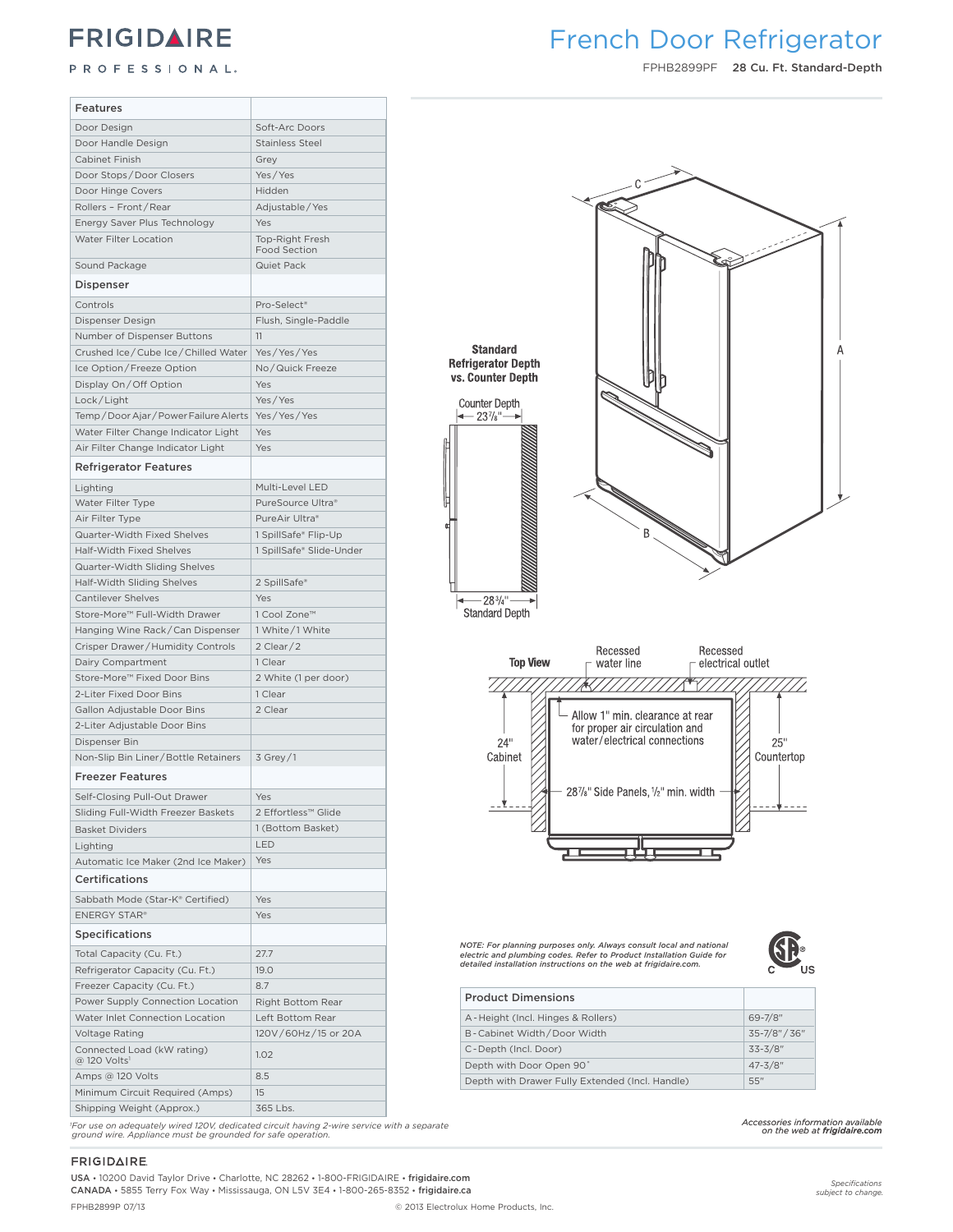

### French Door Refrigerator

FPHB2899PF 28 Cu. Ft. Standard-Depth



#### French Door Refrigerator Specifications

- Product Shipping Weight (approx.) 365 Lbs.
- An electrical supply with grounded three-prong receptacle is required. The power supply circuit must be installed in accordance with current edition of National Electrical Code (NFPA 70) and local codes & ordinances.
- Voltage Rating 120V / 60 Hz / 15 or 20 Amps
- Connected Load (kW Rating) @ 120 Volts = 1.02 kW
- Amps @ 120 Volts = 8.5 Amps
- Always consult local and national electric & plumbing codes.
- Floor should be level surface of hard material, capable of supporting fully loaded refrigerator.
- When installing refrigerator adjacent to wall, cabinet or other appliance that extends beyond front edge of unit, 20" minimum clearance recommended to allow for optimum 120° to 180° door swing, providing complete drawer/crisper access and removal. *(Absolute 4-1/2004) minimum clearance will ONLY allow for 90° door swing which will provide drawer / crisper access with restricted removal.)*
- To ensure optimum performance, avoid installing in direct sunlight or close proximity to range, dishwasher or other heat source.
- For proper ventilation, front grille MUST remain unobstructed.
- Recess electrical outlet when possible.
- Water recess on rear wall recommended to prevent water line damage.
- Water Pressure Cold water line must provide between 30 and 100 pounds per square inch (psi).
- Copper tubing with 1/4" O.D. recommended for water supply line with length equal to distance from rear of unit to household water supply line plus 7 additional feet. Optional Water Supply Installation Kits available.
- Adjustable front rollers to assist with door alignment.

#### "Built-In Look" Specifications

- Minimum opening of 70-1/4" H x 36" W x 28-7/8" D required to allow for ease of installation, proper air circulation, and plumbing / electrical connections.
- Remove all wall / floor molding prior to installation.
- *Note: For planning purposes only. Refer to Product Installation Guide on the web at frigidaire.com for detailed instructions.*



#### **FRIGIDAIRE**

USA • 10200 David Taylor Drive • Charlotte, NC 28262 • 1-800-FRIGIDAIRE • frigidaire.com CANADA • 5855 Terry Fox Way • Mississauga, ON L5V 3E4 • 1-800-265-8352 • frigidaire.ca